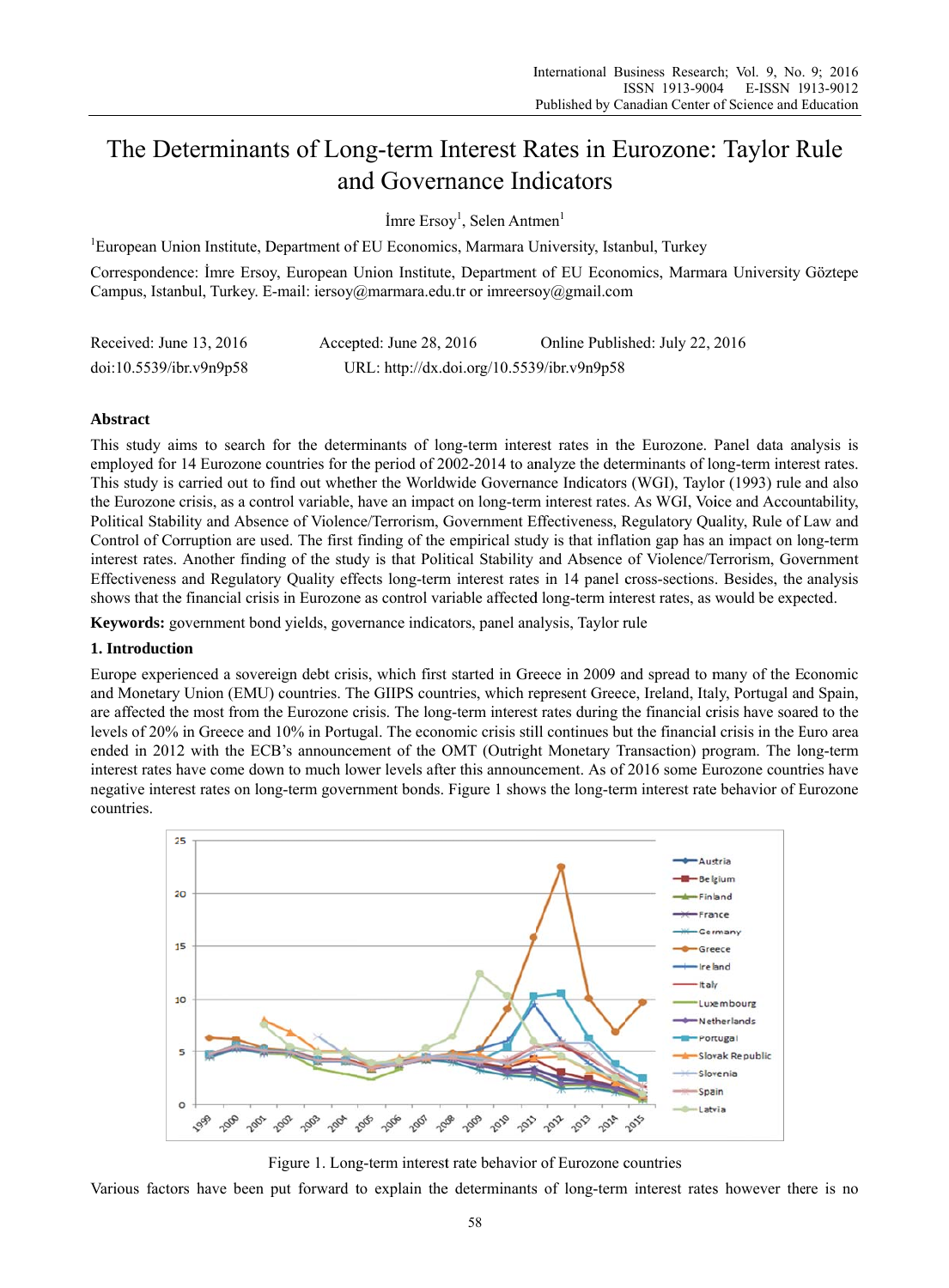consensus on the responsible factors for the changing behavior of long-term interest rates. In our study, we try to find out whether the Worldwide Governance Indicators (WGI) and Taylor (1993) rule have an impact on long-term interest rates. Long-term interest rates are the 10-year government bonds of the 14 Eurozone countries. Although the concept of governance is widely discussed among policymakers and scholars, there is no consensus around a single definition of governance. World Bank (2002) World Development Report "Building Institutions for Markets" defined governance as "rules, enforcement mechanisms, and organizations". In addition, World Bank (1992) defined governance as "the manner in which power is exercised in the management of a country's economic and social resources for development".

As WGI, we have used all six of the indicators, which are Voice and Accountability, Political Stability and Absence of Violence/Terrorism, Government Effectiveness, Regulatory Quality, Rule of Law and Control of Corruption. On the other hand, original Taylor (1993) rule determinants of interest rates are, output gap and inflation gap.

The WGI dataset that we used in our investigation are as follows,

Voice and Accountability is defined as "capturing perceptions of the extent to which a country's citizens are able to participate in selecting their government, as well as freedom of expression, freedom of association, and a free media" (Kaufmann, Kraay & Mastruzzi, 2010).

Political Stability and Absence of Violence/Terrorism is defined as "capturing perceptions of the likelihood that the government will be destabilized or overthrown by unconstitutional or violent means, including politically‐motivated violence and terrorism" (Kaufmann et al, 2010).

Government Effectiveness is defined as "capturing perceptions of the quality of public services, the quality of the civil service and the degree of its independence from political pressures, the quality of policy formulation and implementation, and the credibility of the government's commitment to such policies" (Kaufmann et al, 2010).

Regulatory Quality is defined as "capturing perceptions of the ability of the government to formulate and implement sound policies and regulations that permit and promote private sector development. The respect of citizens and the state for the institutions that govern economic and social interactions among them" (Kaufmann et al, 2010).

Rule of Law is defined as "capturing perceptions of the extent to which agents have confidence in and abide by the rules of society, and in particular the quality of contract enforcement, property rights, the police, and the courts, as well as the likelihood of crime and violence" (Kaufmann et al, 2010).

Control of Corruption is defined as "capturing perceptions of the extent to which public power is exercised for private gain, including both petty and grand forms of corruption, as well as "capture" of the state by elites and private interests" (Kaufmann et al, 2010).

In this article we try to find the determinants of long-term interest rates and see if WGI, the Eurozone crisis and Taylor (1993) rule have an impact on long-term interest rates. The determinants of long-term interest rates have so far been analysed empirically but to the best knowledge of the authors there is not any article, which analyses the Taylor (1993) rule, the Eurozone crisis and the effects of WGI on long-term interest rates for Eurozone countries.

The structure of the paper is organized as follows: Section 2 reviews the literature. Section 3 describes the data and the methodology of the empirical analyses. Section 4 presents and discusses the empirical results. Section 5 as final section discusses policy implications and concludes.

#### **2. Literature Review**

The mainstream literature offers that overnight interest rates are the main determinants of long-term interest rates (Adrian & Shin, 2009). However, Chionis, Pragidis and Schizas (2014) found budget deficit, inflation and unemployment as the major determinants of 10-year Greek Government bonds in the period between 2001 and 2012. Particularly they found strong impact of inflation on the long-term interest rates in the crisis period. In addition, Konadu-Adjei, Mayer and Chien (2012) found that GDP, inflation, budget deficit, and net capital inflows are the main components of long-term interest rates for the period of January 1999 to December 2009. In addition, the long-term interest rates of the Euro area are highly influenced by the US market according to Idier, Jardet and de Loubens (2007). On the other hand, inflation and debt to GDP ratios are also affecting long-term interest rates but GDP growth rate is not always significant. Furthermore, Makin (2005) suggested that the determinants of 10-year government bond interest rates could be largely explained by the sum of the real interest rate and expected inflation over the life of the bond.

Eichler (2014) in his study, researched about the political determinants of bond yield spreads. He used panel data from 1996 to 2009 and found strong evidence that those countries which are ruled by parliamentary systems but which have low quality of governance confront with high sovereign yields. Furthermore, he found that in countries where the political stability is high, sovereign yields spreads are low. Additionaly, Rühl (2014) in his article made a comparison about the interest rate setting behavior of Bundesbank and European Central Bank (ECB) by using Taylor (1993) rule.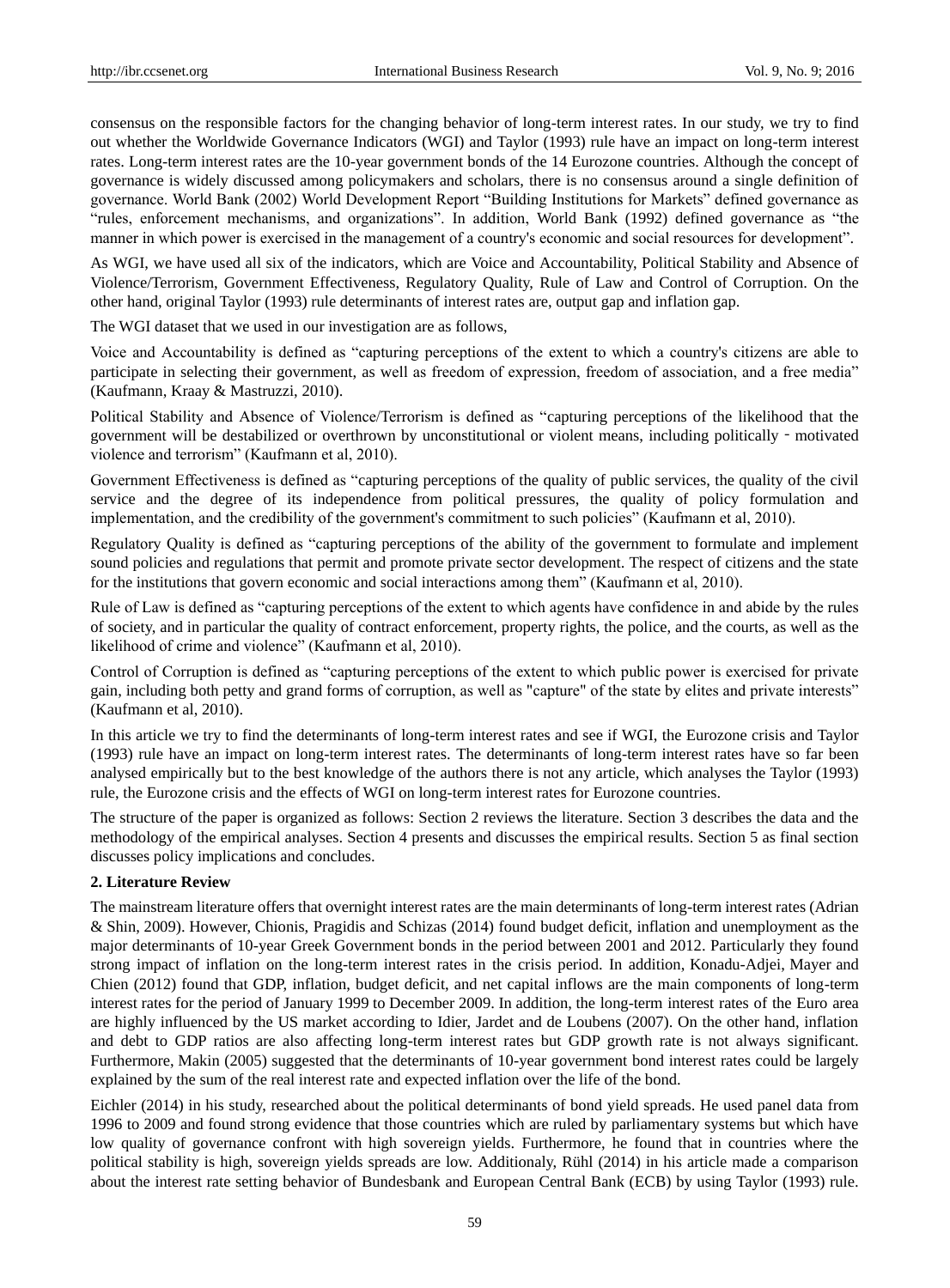In his study, where he used monthly data and GMM framework, he concluded that ECB is not reacting to inflation as strongly as Bundesbank and violates the Taylor (1993) rule. In addition, he suggested that output gap is highly related with the ECB decisions of interest rate setting.

Augmenting the original Taylor (1993) rule's model is often studied in the economics literature. For example, Roskelley (2016) suggested that augmenting the original Taylor (1993) rule's estimation of short-term interest rate as a monetary policy instrument with bond market information can significantly improve the model's fit. Their analysis is based on an augmented Taylor (1993) rule framework with inflation rate, output gap, and the one-year lag value of the federal funds rate. Furthermore, Seyfried (2009) researched about the dynamic version of Taylor (1993) rule as well. He analyzed the behavior of short-term and long-term government bonds in different countries. His results suggest that, ten-year government bonds are highly sensitive to inflation expectations. However, output gap has more significant impact on short-term interest rates than long-term interest rates. The reason behind this conclusion is that short-term interest rates are sensitive to economic conditions, long-term interest rates are not affected by short-term fluctuations. Another study about using the long-term interest rate as a monetary policy instrument is carried by McGough, Rudebusch and Williams (2005). They suggested that using the short-term interest rate as the monetary policy instrument can create uncertainty problems. So instead of using the short-term interest rate, using the long-term interest rate can solve this problem.

There are vast amount of studies that have been carried about the WGI. Among many others, Afonso, Gomes and Rother (2007) searched about the reasons behind the sovereign debt ratings and used all six of the WGI, which are Voice and Accountability, Political Stability and Absence of Violence/Terrorism, Government Effectiveness, Regulatory Quality, Rule of Law and Control of Corruption. According to their results, only government effectiveness has a significant and positive impact on the sovereign debt ratings.

Kaufmann and Kraay (2002) used their own study of WGI in order to find relationship between growth and governance. They used dataset of all six WGI composed of 175 countries from 2000 to 2001 and used the results to interpret this relation in the Latin American and Caribbean region. They found strong relationship between per capita income and quality of governance indicators between countries. The WGI dataset is also used to analyze the determinants of outward FDI in China between the period of 2003 to 2006 by Kolstad and Wiig (2012). The focus of this paper is particularly on institutional determinants and natural resources. They used rule of law as the institutional variable from WGI. Their analysis suggests that Chinese outward FDI is attracted to large markets, and to countries with large natural resources and poor institutions. They also tested other institutional variables (control of corruption, political stability, government effectiveness, and regulatory quality) replacing the rule of law data and found similar results. Furthermore, Méon and Sekkat (2005) tried to find the relation between the impact of corruption on growth and investment using the WGI dataset. Their dataset consist of 63 to 71 countries between the periods of 1970 to 1998. They used WGI corruption data and found a negative impact on growth and no impact of investment.

There are some studies about the determinants of long-term interest rates but the lack of empirical analysis that investigates the relationship between long-term interest rates and Taylor (1993) rule as well as WGI of the countries rendered the empirical investigation for the Euro area indispensable.

## **3. Data and Methodology**

Our study is composed of 14 Eurozone countries (Austria, Belgium, Finland, France, Germany, Greece, Ireland, Italy, Latvia, Netherlands, Portugal, Slovakia, Slovenia and Spain). (Note 1) The research is conducted on annual data between the periods of 2002-2014. Our paper investigates with reference to original Taylor (1993) rule model the impact of inflation gap, output gap and also WGI on long-term interest rates in the Euro area.

Regarding the long-term interest rates, long-term (in most cases 10 year) government bond data is collected from OECD. For the inflation gap, we used Harmonized Index of Consumer Prices (HICP) data, which is extracted from EUROSTAT. ECB inflation target is subtracted from the difference of HICP data of every country. We assume that the inflation objective of the ECB in the EMU area during the period 2002-2014 was 2%. For the output gap, we used GDP constant local currency data from the World Development Indicators (WDI) databank of World Bank. In order to find the output gap, we used the logarithm of output gap and then conducted Hodrick and Prescott (1997) filter for removing the trends in the data. Finally, for governance indicators, we used WGI dataset from World Bank. The governance indicators we employed are Voice and Accountability, Political Stability and Absence of Violence/Terrorism, Government Effectiveness, Regulatory Quality, Rule of Law and Control of Corruption.

In terms of methodology, first we used panel unit root tests to control for non-stationarity. We employed Im, Pesaran and Shin (2003) test. IPS (2003) test emerges as a critique to Levin, Lin and Chu (2002) panel unit root test, which assumes homogeneous autoregressive coefficient. However, IPS test relaxes this restriction by allowing for heterogeneity in the autoregressive coefficients. The test has presence of unit root in the null hypothesis.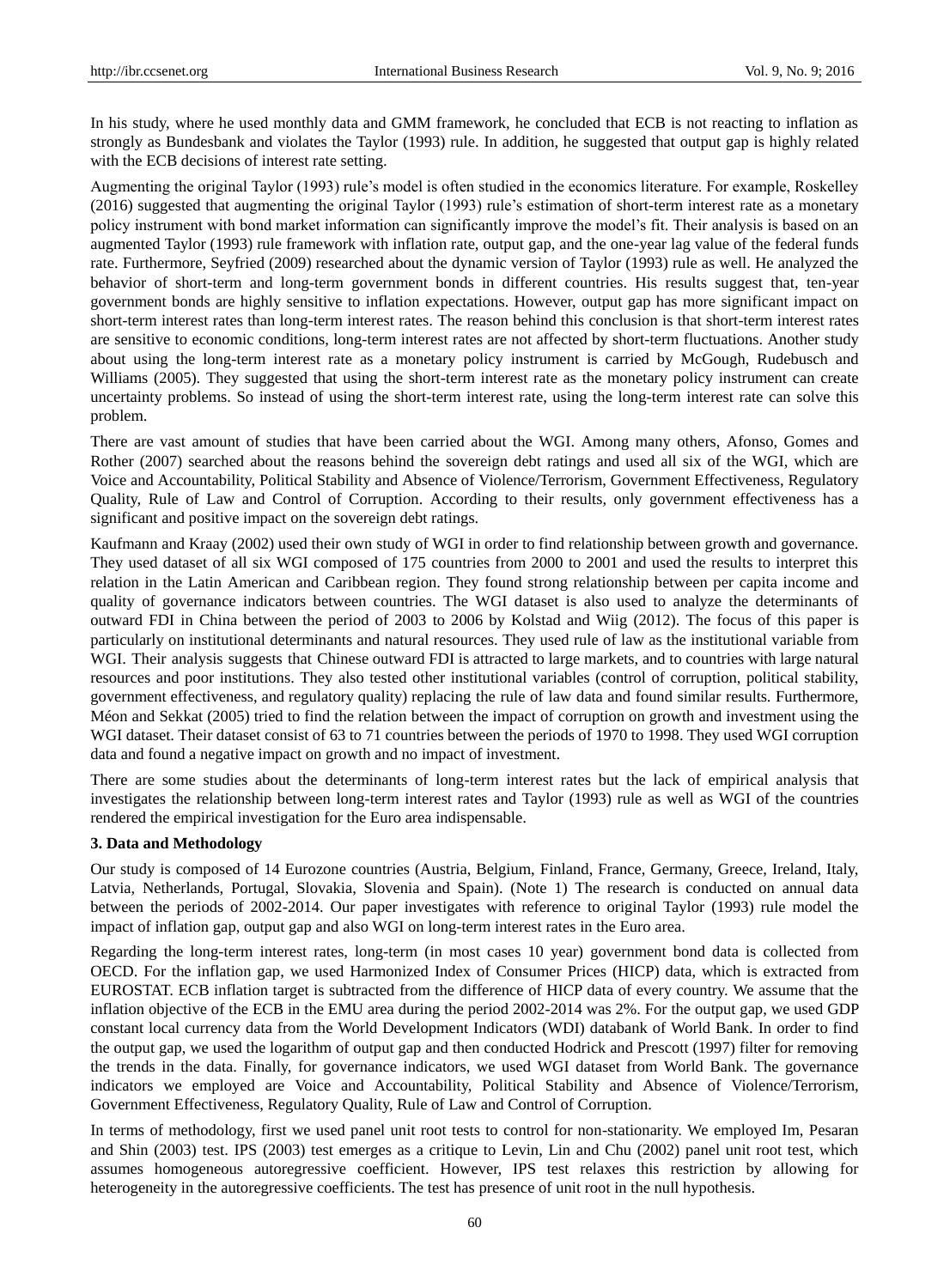In our estimation, we used panel data of 14 Eurozone states. Our dependent variable is long-term interest rates. We chose the fixed-effects method because of the fact that fixed-effects method allows different constants for each group and eliminates the heterogeneity from the model. We also employed a dummy variable, which is the crisis dummy. The crisis years in the model is; 2009, 2010, 2011 and 2012. The model equations for fixed effects method for 14 panel cross-sections are as follows:

Fixed effect (including cross country effects) model with lagged dependent variable (short run model):

$$
IR_{it} = \alpha + \alpha_i + \alpha_1 \cdot IR_{it-1} + \alpha_2 \cdot \tilde{\pi}_{it} + \alpha_3 \cdot \tilde{y}_{it} + \alpha_4 \cdot gov_{it} + \alpha_5 \cdot d_t + \alpha_6 \cdot trend_t + u_{it}
$$
 (1)

where  $IR_{it}$  refers to long-term interest rates (where i is the cross-section and t is the time) in the equation.  $IR_{it-1}$ refers to lagged long-term interest rates in equation.  $\tilde{\pi}_{it}$  refers to inflation gap and  $\tilde{y}_{it}$  refers to output gap that we have calculated.  $gov_{it}$  refers to six governance indicators which are Voice and Accountability, Political Stability and Absence of Violence/Terrorism, Government Effectiveness, Regulatory Quality, Rule of Law and Control of Corruption.  $d_t$  in equation refers to trend.  $u_{it}$  is the error term.

## **4. Findings and Discussions**

We employed IPS unit root test to see whether our dataset is unit root or stationary. As can be seen from table 1, all variables are observed to be stationary except for interest rate and three governance indicators, namely Regulatory Quality, Rule of Law and Control of Corruption, which are in index form. Non-stationarity problem of interest rate is overcome by inclusion of its lagged form as an independent variable.

Table 1. IPS Unit Root Test

|                | <b>INTERCEPT</b> | <b>INTERCEPT AND</b><br><b>TREND</b> |
|----------------|------------------|--------------------------------------|
| <b>INT</b>     | $-0.3943(0.346)$ | 0.1559(0.562)                        |
| <b>INFGAP</b>  | $-4.3608(0.000)$ | $-3.4609(0.000)$                     |
| <b>OUTGAP</b>  | $-3.043(0.001)$  | 0.177(0.570)                         |
| <b>VOACC</b>   | $-1,7758(0.037)$ | $-4.5937(0.000)$                     |
| <b>POLSTA</b>  | $-4.2725(0.000)$ | $-3.2984(0.000)$                     |
| <b>GOVEFF</b>  | $-3.4222(0.000)$ | $-1.8747(0.030)$                     |
| <b>REGOUA</b>  | 0.2233(0.588)    | $-1.3042(0.096)$                     |
| <b>RULELAW</b> | $-0.8991(0.184)$ | $-0.6619(0.254)$                     |
| <b>CONCOR</b>  | $-1880(0.425)$   | $-1.0739(0.141)$                     |

*Note.* The values shown in brackets are p values.

We employed fixed effect (including cross country effects) model with lagged dependent variable.

|  | Table 2. Fixed effect (including cross country effects) model with lagged dependent variable (short run model) |  |  |  |  |
|--|----------------------------------------------------------------------------------------------------------------|--|--|--|--|
|  |                                                                                                                |  |  |  |  |

| Regressors       | (1)          | (2)          | (3)          | (4)          | (5)         | (6)          |
|------------------|--------------|--------------|--------------|--------------|-------------|--------------|
| <b>LAGGED IR</b> | 0.623        | 0.588        | 0.640        | 0.597        | 0.631       | 0.646        |
|                  | $(0.00)$ **  | $(0.000)**$  | $(0.000)**$  | $(0.000)**$  | $(0.000)**$ | $(0.000)**$  |
| <b>INFGAP</b>    | 15.197       | 15.558       | 13.684       | 14.867       | 15.035      | 13.382       |
|                  | $(0.058)$ ** | $(0.048)$ ** | $(0.086)*$   | $(0.057)$ ** | $(0.061)*$  | $(0.099)*$   |
| <b>OUTGAP</b>    | 1.712        | 0.868        | 0.336        | 2.528        | 2.207       | 3.233        |
|                  | (0.679)      | (0.830)      | (0.935)      | (0.526)      | (0.590)     | (0.433)      |
| <b>VOACC</b>     | $-1.949$     |              |              |              |             |              |
|                  | (0.250)      |              |              |              |             |              |
| POLSTAB          |              | $-2.153$     |              |              |             |              |
|                  |              | $(0.006)$ ** |              |              |             |              |
| <b>GOVEFF</b>    |              |              | $-2.045$     |              |             |              |
|                  |              |              | $(0.027)$ ** |              |             |              |
| REGQUA           |              |              |              | $-3.531$     |             |              |
|                  |              |              |              | $(0.002)$ ** |             |              |
| <b>RULELAW</b>   |              |              |              |              | $-1.772$    |              |
|                  |              |              |              |              | (0.206)     |              |
| <b>CONCOR</b>    |              |              |              |              |             | $-1.342$     |
|                  |              |              |              |              |             | (0.136)      |
| <b>TREND</b>     | $-0.092$     | $-0.078$     | $-0.104$     | $-0.124$     | $-0.070$    | $-0.106$     |
|                  | $(0.032)$ ** | $(0.041)$ ** | $(0.012)$ ** | $(0.003)$ ** | $(0.070)*$  | $(0.019)$ ** |
| <b>DUMMY</b>     | 1.232        | 1.123        | 1.208        | 1.227        | 1.268       | 1.274        |
|                  | $(0.000)$ ** | $(0.000)**$  | $(0.000)**$  | $(0.000)**$  | $(0.000)**$ | $(0.000)$ ** |
| R-squared        | 0.644        | 0.658        | 0.652        | 0.662        | 0.644       | 0.646        |

*Note.* (\*) and (\*\*) denote 10% and 5% significance level, respectively.

The results show that inflation gap significantly affects long-term interest rates in 14 Eurozone countries. Our second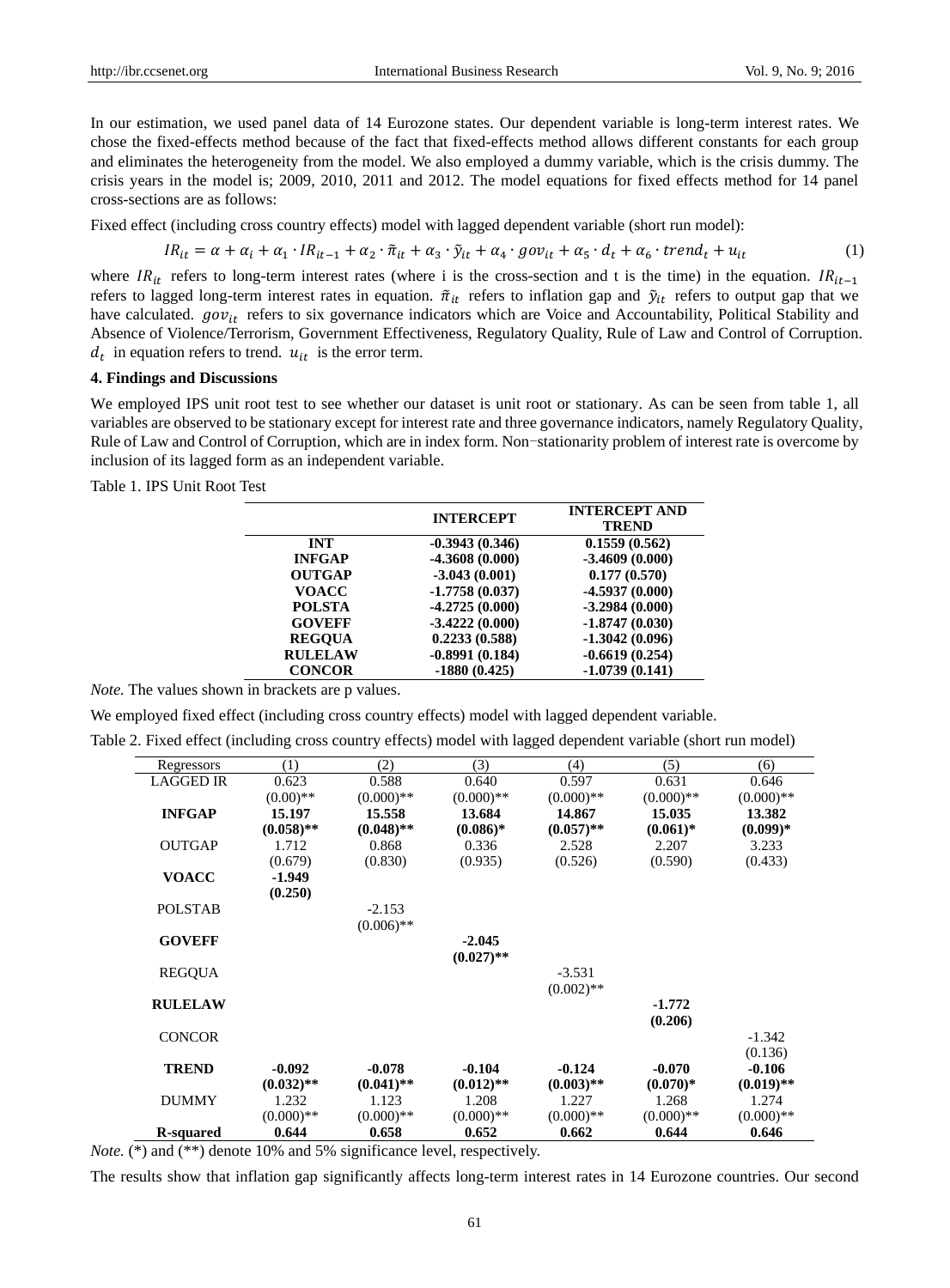finding is that political stability and absence of violence/terrorism, government effectiveness and regulatory quality affects long-term interest rates at 95% confidence level. However, long-term interest rate is not affected from voice and accountability, rule of law and control of corruption. Based on the Kaufmann et al.'s (2010) WGI definitions and our findings, destabilized political environment, violence or terrorism in the countries affects long-term interest rates. Furthermore, ineffective policies and regulations that the government formulates affect long-term interest rates as well.

Furthermore, the dummy variable shows us that the crisis in the Eurozone affected long-term interest rate at 95% confidence level. In contrast to our expectations in relation with Taylor (1993) rule we found out that output gap is not significant in affecting long-term interest rate. (Note 2)

Rühl (2014) finds out in his study about Taylor (1993) rule that output gap is significant. However, in Rühl's (2014) study he treated the Euro area as one single unity whereas our study uses dataset of individual countries. Treating the Euro area as a homogenous group can change the potential influencing factors. So this can be the explanation for the differences with our study and Rühl's (2014). In addition, our output gap findings are in the same direction with Seyfried's (2009) research about the dynamic version of Taylor (1993) rule. His results suggest that, output gap has more significant impact on short-term interest rates than long-term interest rates because short-term interest rates are sensitive to economic conditions however long-term interest rates are not affected by short-term fluctuations.

As a double check, we employed the same procedure only to GIIPS countries. The empirical analysis shows that the results are the same with our estimations except for the Regulatory Quality. (Note 3)

#### **5. Conclusion and Policy Implications**

In our study the impact of inflation gap and output gap, additionally Eurozone crisis and WGI on long-term interest rates are investigated for a panel of 14 Eurozone countries between the periods of 2002-2014. During the investigation, the years between 2009 and 2012 are used as a dummy variable for the sovereign debt crisis in the Eurozone.

Political stability and absence of violence/terrorism, government effectiveness and regulatory quality of the countries affects long-term interest rates. On the other hand, control of corruption, rule of law and voice and accountability has no significant effect on long-term interest rates. In addition, inflation gap is highly related with long-term interest rate yet output gap does not have an impact on long-term interest rate.

Since more and more studies (Note 4) suggest the use of long-term interest rates instead of short-term rates for monetary policy, the results of this empirical investigation about the determinants of long-term interest rates may also be interpreted as the determinants of monetary policy conduct.

Policy makers should take into consideration that the destabilized political environment, the quality of the regulations and effectiveness of the government are highly important whereas output gap is not effective on the formulation of long-term interest rates and/or monetary policy.

## **Acknowledgements**

The authors would like to gratefully acknowledge Dr. Pınar DENİZ for her contribution to the paper. Usual disclaimers hold.

## **References**

- Adrian, T., & Shin, H. (2009). Prices and quantities in the monetary policy transmission mechanism. *Federal Reserve Bank of New York Staff Report No. 396*. http://dx.doi.org/10.2139/ssrn.1483825
- Afonso, A., Gomes, P., & Rother, P. (2007). What "hides" behind sovereign debt ratings?. *European Central Bank, Working paper series*, *711*, 1-67. Retrieved from http://www.ecb.europa.eu/pub/pdf/scpwps/ecbwp711.pdf
- Chionis, D., Pragidis, I., & Schizas, P. (2014). Long-term government bond yields and macroeconomic fundamentals: Evidence for Greece during the crisis-era. *Finance Research Letters*, *11*(3), 254-258. http://dx.doi.org/10.1016/j.frl.2014.02.003
- Eichler, S. (2014). The political determinants of sovereign bond yield spreads. *Journal of International Money and Finance*, *46*, 82-103. http://dx.doi.org/10.1016/j.jimonfin.2014.04.003
- Eurostat. (2016). Harmonized index of consumer prices (HICP). Retrieved from http://ec.europa.eu/eurostat/data/database
- Hodrick, R., & Prescott, E. (1997). Postwar U.S. business cycles: An empirical investigation. *Journal of Money, Credit and Banking*, *29*(1), 1. http://dx.doi.org/10.2307/2953682
- Idier, J., Jardet, C., & de Loubens, A. (2007). Determinants of long-term interest rates in the United States and the Euro area: A multivariate approach. *Banque de France Working Paper No. 170*. http://dx.doi.org/10.2139/ssrn.1694505